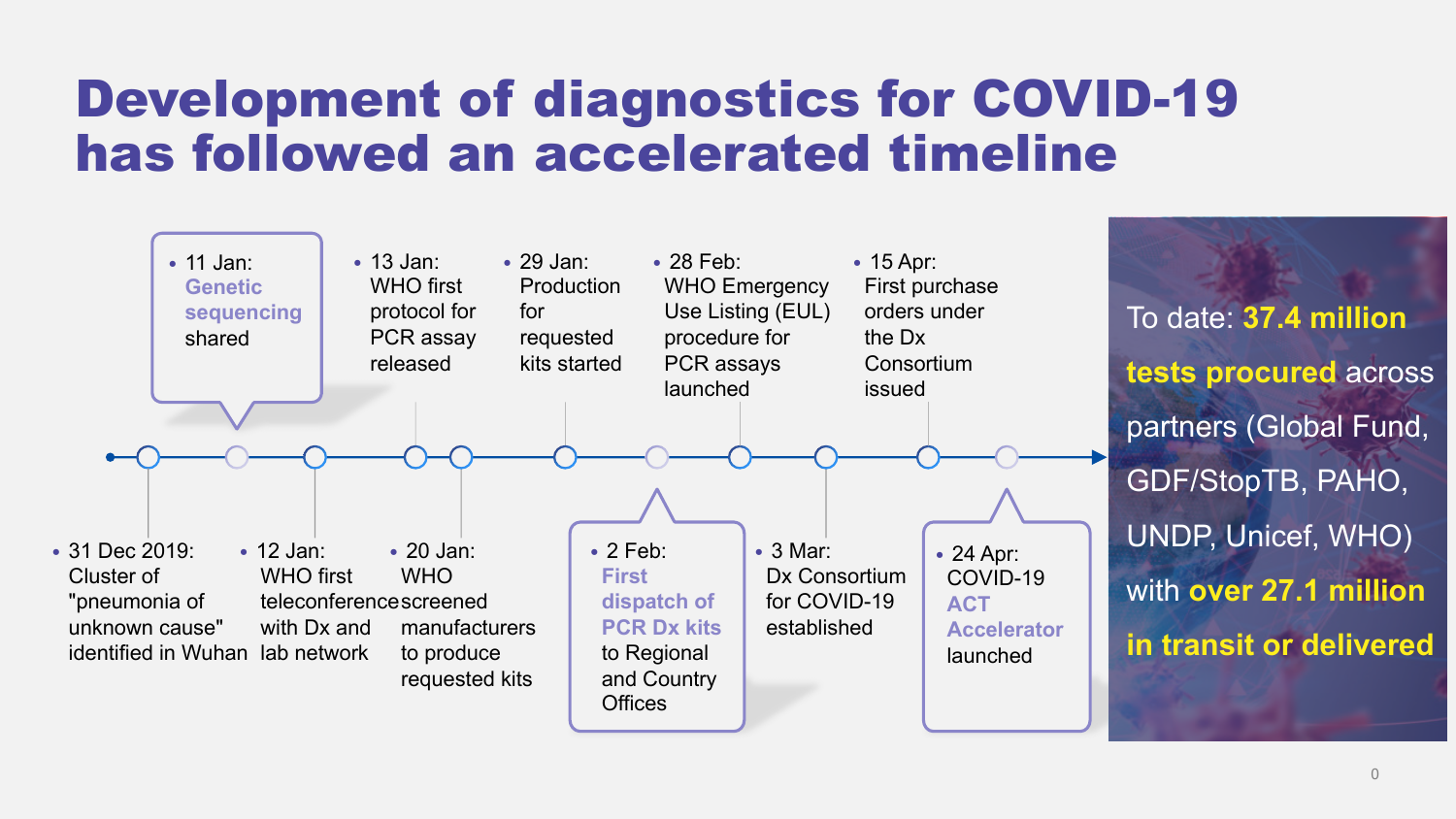## Antigen RDT use recommended where PCR is unavailable or where prolonged turnaround times of PCR preclude clinical utility



1 **Respond to suspected outbreaks** in remote settings, institutions and semi closed communities



2 **Support outbreak investigations,** helping to screen at-risk individuals and rapidly isolate positive cases



**Monitor trends in disease incidence in communities**, particularly for essential workers and  $\frac{3}{\text{min}}$  healthcare workers



Where there is widespread community transmission, RDTs may be **used for early detection and isolation, including asymptomatic contacts of cases**